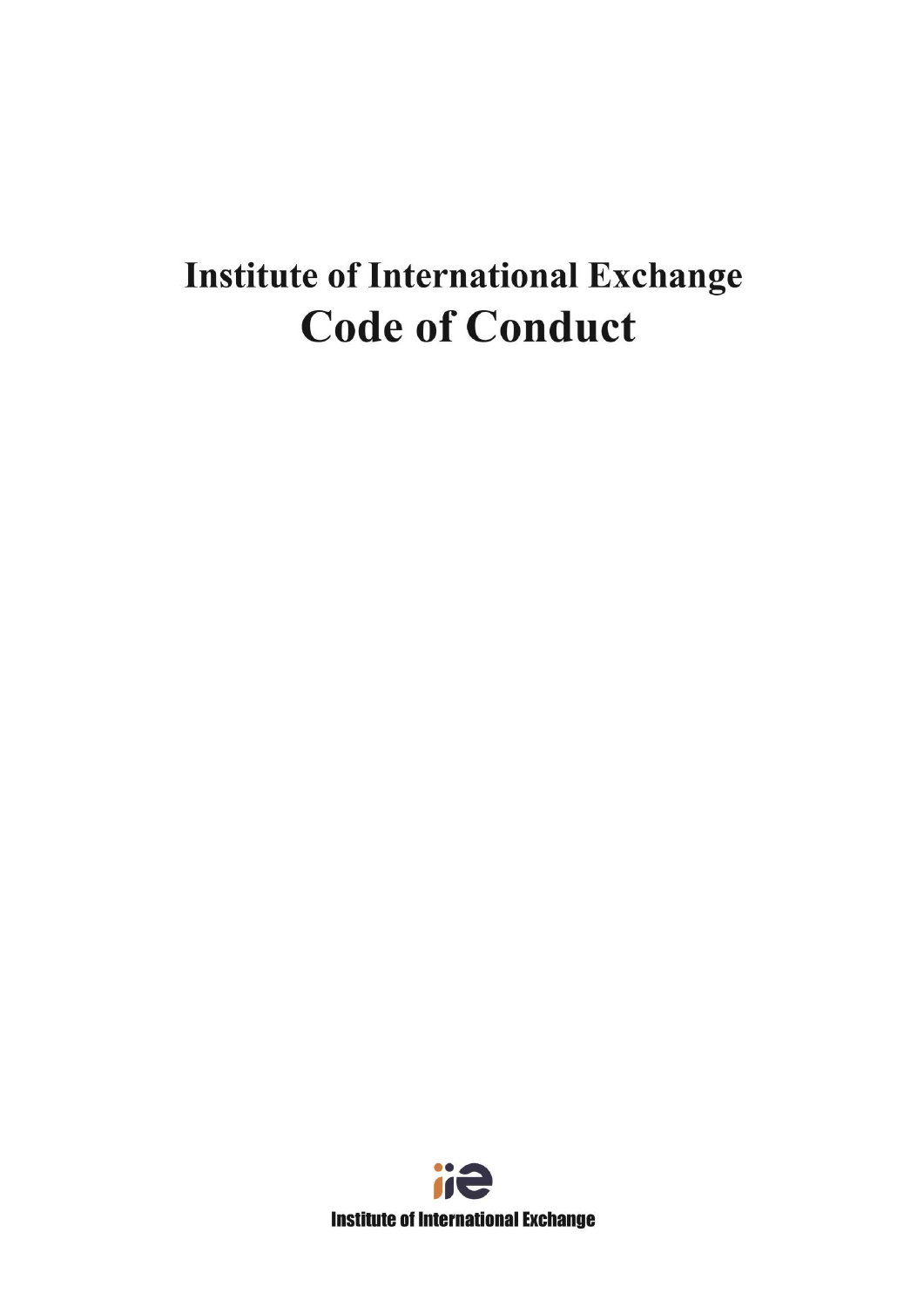#### **I. Starting Point**

### **Promoting International Exchanges and Cooperation**

All the work of IIE, including Research Programs, Exchange Plans, Initiative X and other formal programs, fundamentally starts with promoting international exchanges and cooperation. If the original intention of any program is set against the starting points, it won't be officially approved and engaged in by IIE. We believe that wider international exchanges and cooperation is the right and inevitable direction for the development of human society, which is not only the well-being of all mankind, but also the principle of basic value that IIE adheres to. Our desire is to help and prepare the younger generation for becoming leaders of tomorrow and to also teach them the win-win cooperation between all nations.

#### **II.** Basis of Exchange:

### **Friendship, Equality, Objectivity and Neutrality**

Within relevant international laws and the related criterion and resolutions framework of the United Nations, IIE adheres to the fundamental principles of friendship, equality, objectivity and neutrality for all members, partners and other interested parties. We respect mutually and treat each other in integrity without any prejudice, and will always maintain the attitude of exchange and learning, opening-up and cooperation and innovation. We hope that our members and partners will also use these principles as a basis for cooperation.

#### **III. Comply with laws and regulations**

IIE will strictly comply with relevant international laws, the relevant regulations ofthe United Nations and laws and administrative regulations of the concerning countries or regions. We are committed to promoting international exchanges and cooperation, and compliance with lawsand regulations is the bottom line of IIE's behavior.

### **IV. Uninvolved with political, military and other sensitive issues**

IIE's work covers many fields such as economy, culture, education, social development, energy